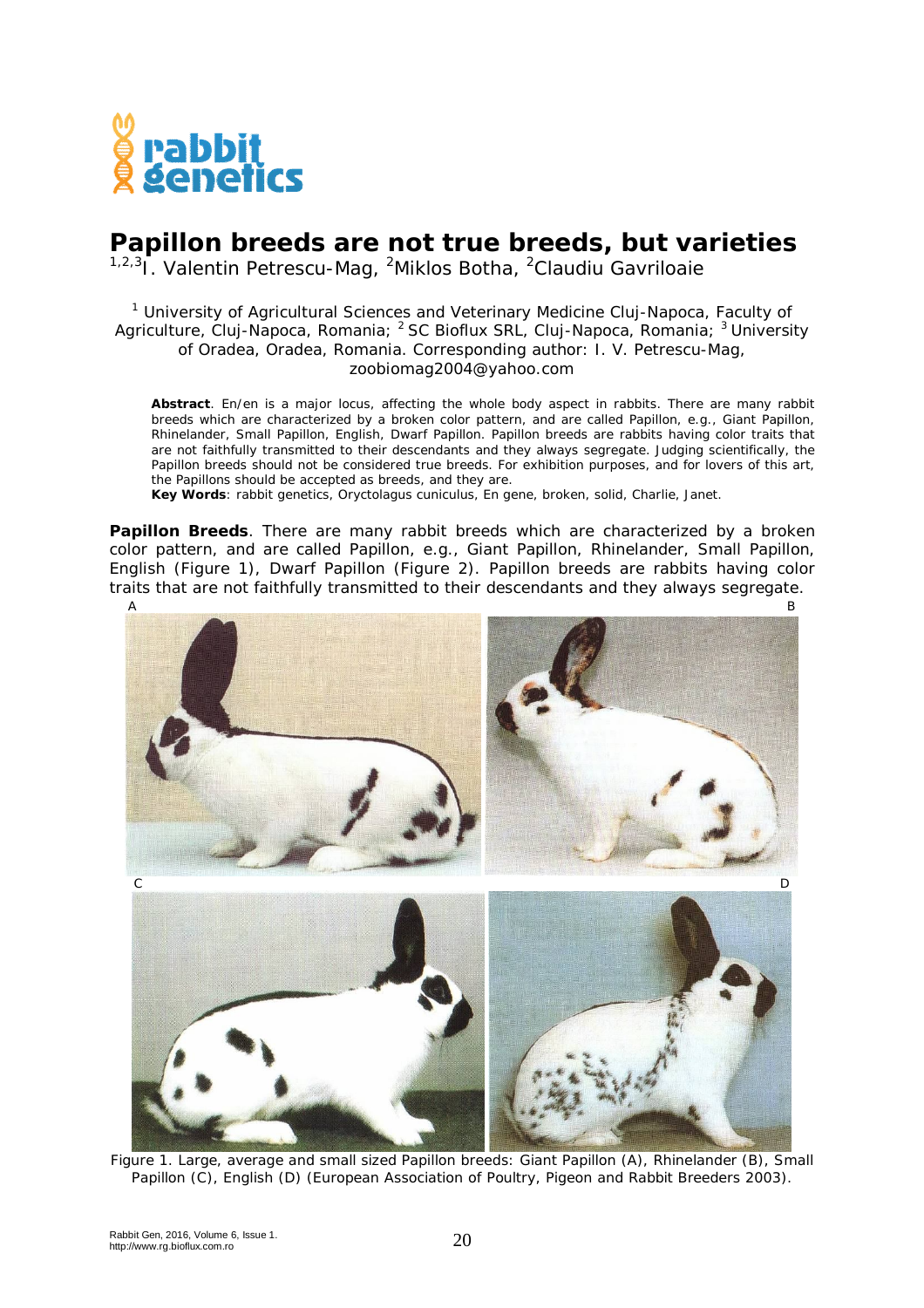

Figure 2. Dwarf Papillon varieties (European Association of Poultry, Pigeon and Rabbit Breeders 2003).

**The Genetics of the Papillon rabbit**. All the Papillon breeds have three basic morphs, namely: broken, Charlie and solid (Figure 3). Solid rabbits are also called Janet (e.g., Blue Janet, Black Janet, Havana Janet). The two extremes, Charlie and solid phenotypes are homozygous, while the broken phenotype is heterozygous. The inheritance of these three color patterns is presented in Figures 4 and 5 and Table 1.



Figure 3. The three morphs which segregate from the Papillon rabbits, from the left to the right: broken, Charlie and solid (original).



Figure 4. The inheritance of the Papillon pattern, Papillon rabbits being one-locus hybrids (original).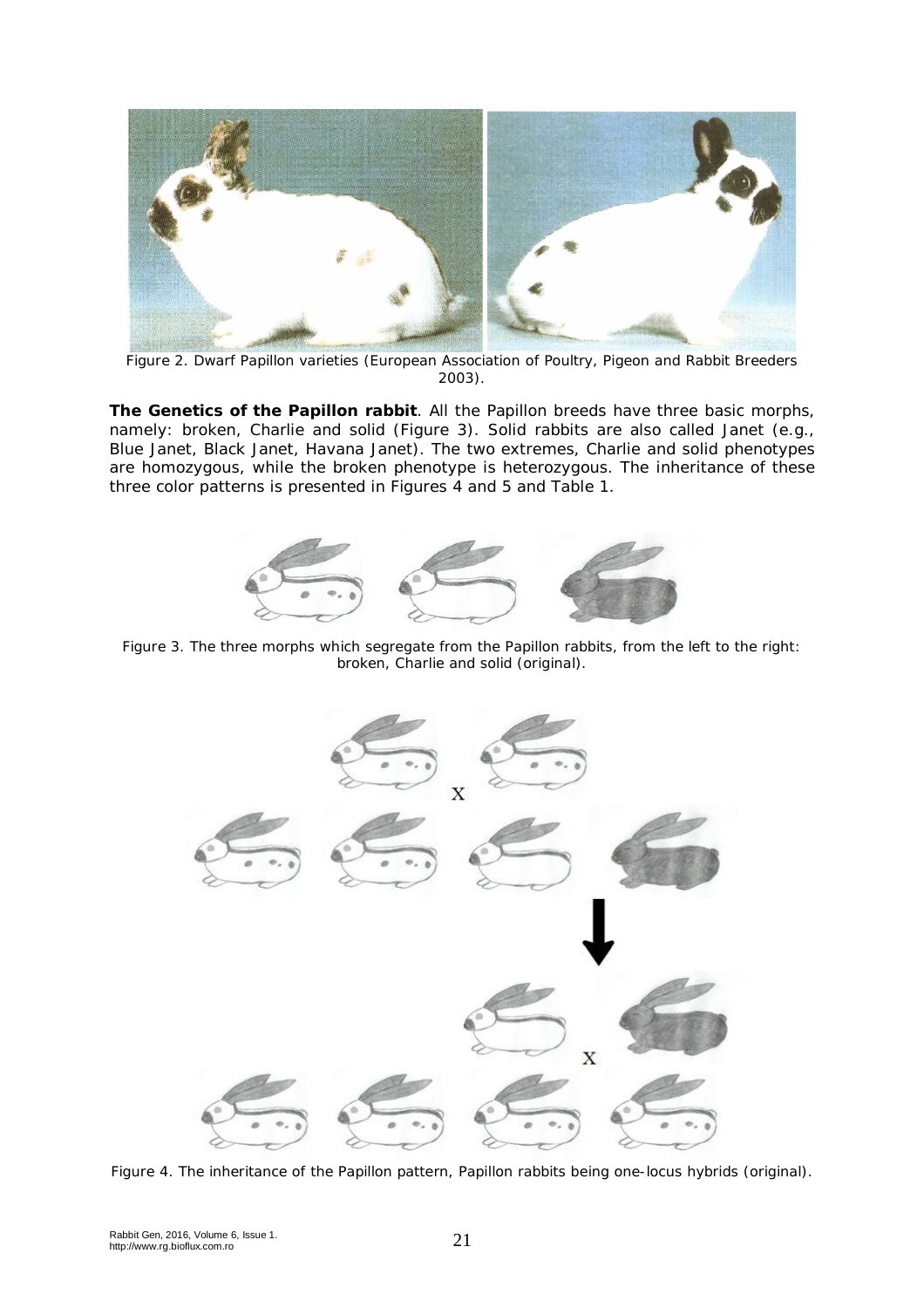As we can see in Figure 5, two Charlie parents produce 100% Charlie offspring, while two solids produce 100% solids. A Charlie parent crossed with a solid parent produces 100% broken kits.

The situation is different for the other types of crossing. Most commonly, the hobbyists breed two broken parents, resulting in 50% brokens, 25% solids, and 25% Charlies. However, this is not the best way to produce optimum numbers of broken rabbits for exhibitions. Unfortunately, for this reason, many Charlie and solid kits end their life at one day old in the trash. The best way to avoid the barbarism is using a solid parent and a Charlie one (see Figure 4 and Table 1), producing 100% broken rabbits.

Breeding a solid with a broken rabbit we obtain 50% solids and 50% brokens, while from a Charlie and a broken we obtain 50% Charlies and 50% brokens.

Of course, these figures are theoretic and for low number of kits produced they are not confirmed in the field. However, it is sure that two Charlie parents produce 100% Charlie offspring, two solids produce 100% solids, while a Charlie parent crossed with a solid parent produces 100% broken kits, no matter how many kits are introduced in the statistics (Rabbit Color Genetics, www.thenaturetrail.com).



Figure 5. The inheritance of Charlie and solid patterns: the two types which should be considered true breeds in terms of one-locus purity (original).

**What is a breed**? Despite the centrality of the idea of "breed" to animal husbandry and agriculture (Blaga & Burny 2014), no single, scientifically accepted definition of the term exists (Rischkowsky & Pilling 2007). A breed is therefore not an objective or biologically verifiable classification but is instead a term of art amongst groups of breeders who share a consensus around what qualities make some members of a given species members of a nameable subset (Lush 1994). However, trying to define it, a breed is a specific group of domestic animals having homogeneous phenotype, homogeneous behavior, and/or other characteristics that distinguish it from other animals of the same species. Breeds are formed through genetic isolation and either natural adaptation to the environment or selective breeding, or a combination of the two (Rischkowsky & Pilling 2007).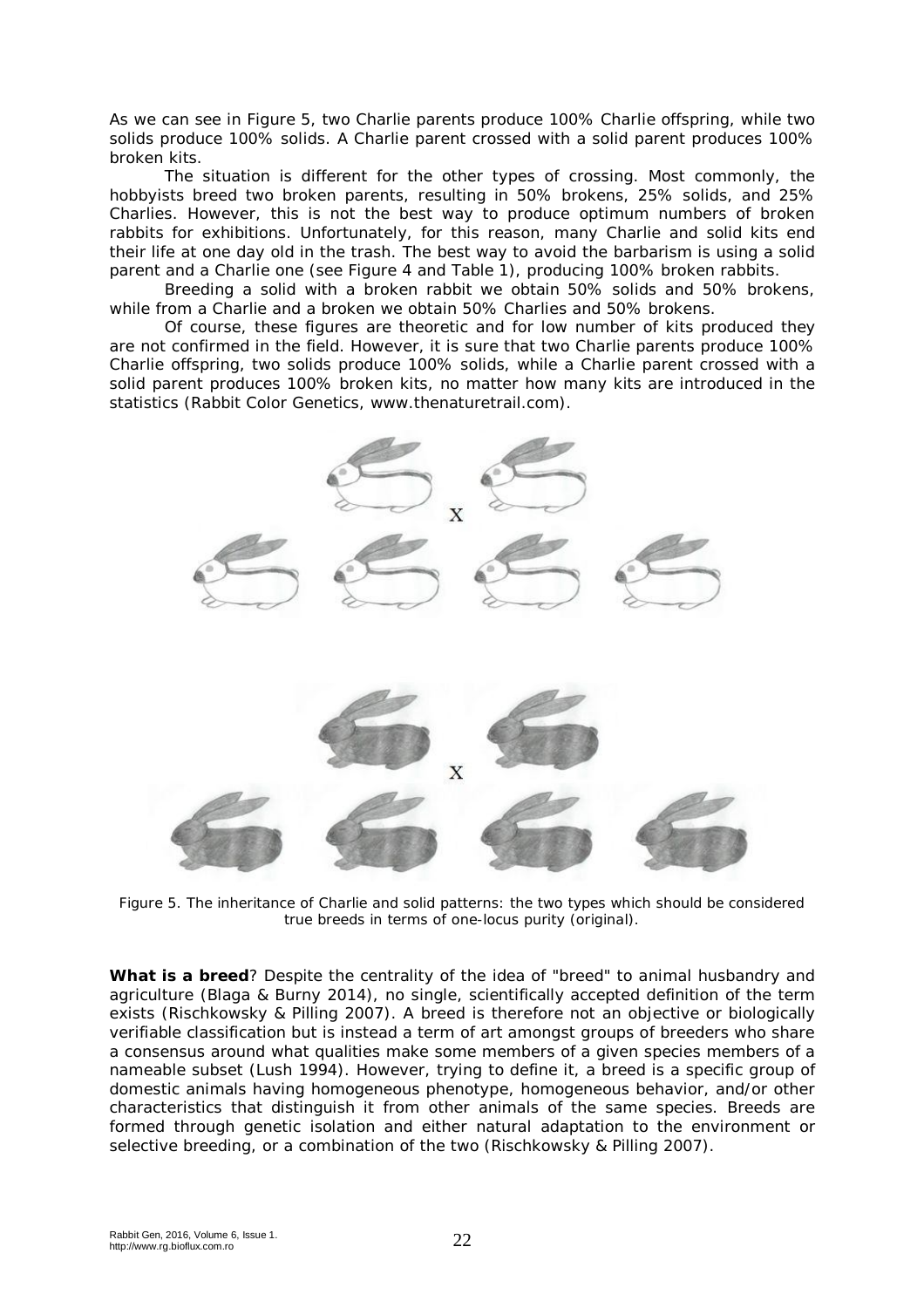Table 1

The inheritance of the three basic color patterns observed in Papillon breeds

|                          |         |                       | <b>Broken Parent</b>  |  |
|--------------------------|---------|-----------------------|-----------------------|--|
| <b>Broken x Broken</b>   |         | En Gene               | en Gene               |  |
|                          |         |                       |                       |  |
|                          |         |                       |                       |  |
| <b>Broken Parent</b>     | En Gene | En En                 | En en                 |  |
|                          |         | Charlie               | <b>Broken</b>         |  |
|                          | en Gene | En en                 | en en                 |  |
|                          |         | <b>Broken</b>         | Solid                 |  |
|                          |         |                       |                       |  |
|                          |         |                       | <b>Solid Parent</b>   |  |
|                          |         | en Gene               | en Gene               |  |
| <b>Solid x Solid</b>     |         |                       |                       |  |
|                          |         |                       |                       |  |
|                          |         |                       |                       |  |
| <b>Solid Parent</b>      | en Gene | en en                 | en en                 |  |
|                          |         | Solid                 | Solid                 |  |
|                          | en Gene | en en                 | en en                 |  |
|                          |         | Solid                 | Solid                 |  |
|                          |         |                       |                       |  |
|                          |         | <b>Solid Parent</b>   |                       |  |
|                          |         | en Gene               | en Gene               |  |
| Solid x Broken           |         |                       |                       |  |
|                          |         |                       |                       |  |
|                          |         |                       |                       |  |
| <b>Broken Parent</b>     | En Gene | En en                 | En en                 |  |
|                          |         | Broken                | <b>Broken</b>         |  |
|                          | en Gene | en en                 | en en                 |  |
|                          |         | Solid                 | Solid                 |  |
|                          |         |                       |                       |  |
|                          |         |                       |                       |  |
|                          |         |                       |                       |  |
|                          |         |                       | <b>Charlie Parent</b> |  |
| <b>Charlie x Solid</b>   |         | En Gene               | En Gene               |  |
|                          |         |                       |                       |  |
|                          |         |                       |                       |  |
| <b>Solid Parent</b>      | en Gene | En en                 | En en                 |  |
|                          |         | Broken                | <b>Broken</b>         |  |
|                          | en Gene | En en                 | En en                 |  |
|                          |         | Broken                | <b>Broken</b>         |  |
|                          |         |                       |                       |  |
|                          |         |                       | <b>Charlie Parent</b> |  |
|                          |         | En Gene               | En Gene               |  |
| <b>Charlie x Broken</b>  |         |                       |                       |  |
|                          |         |                       |                       |  |
|                          |         |                       |                       |  |
| <b>Broken Parent</b>     | En Gene | En En                 | En En                 |  |
|                          |         | Charlie               | Charlie               |  |
|                          | en Gene | En en                 | En en                 |  |
|                          |         | Broken                | <b>Broken</b>         |  |
|                          |         |                       |                       |  |
|                          |         | <b>Charlie Parent</b> |                       |  |
|                          |         | En Gene               | <b>En Gene</b>        |  |
| <b>Charlie x Charlie</b> |         |                       |                       |  |
|                          |         |                       |                       |  |
| <b>Charlie Parent</b>    | En Gene | En En                 | En En                 |  |
|                          |         | Charlie               |                       |  |
|                          | En Gene | En En                 | Charlie<br>En En      |  |
|                          |         | Charlie               | Charlie               |  |

The most important characteristics of a breed is its genetic consolidation, more exactly, the extent of which the breed shows a uniform phenotype over generations (Petrescu-Mag et al 2014). Returning to Papillon rabbits, the official standard defines the broken color pattern (UGCPPAMR 2010). In exhibitions, the judge evaluates brokens only, the broken pattern being the only accepted morph for Papillon breeds. However, the standard trait, the broken one, considered a defining element of the breed, is not faithfully transmitted to their descendants and they always segregate. For this reason, scientifically, Papillon breeds should not be considered true breeds. Even so, we all know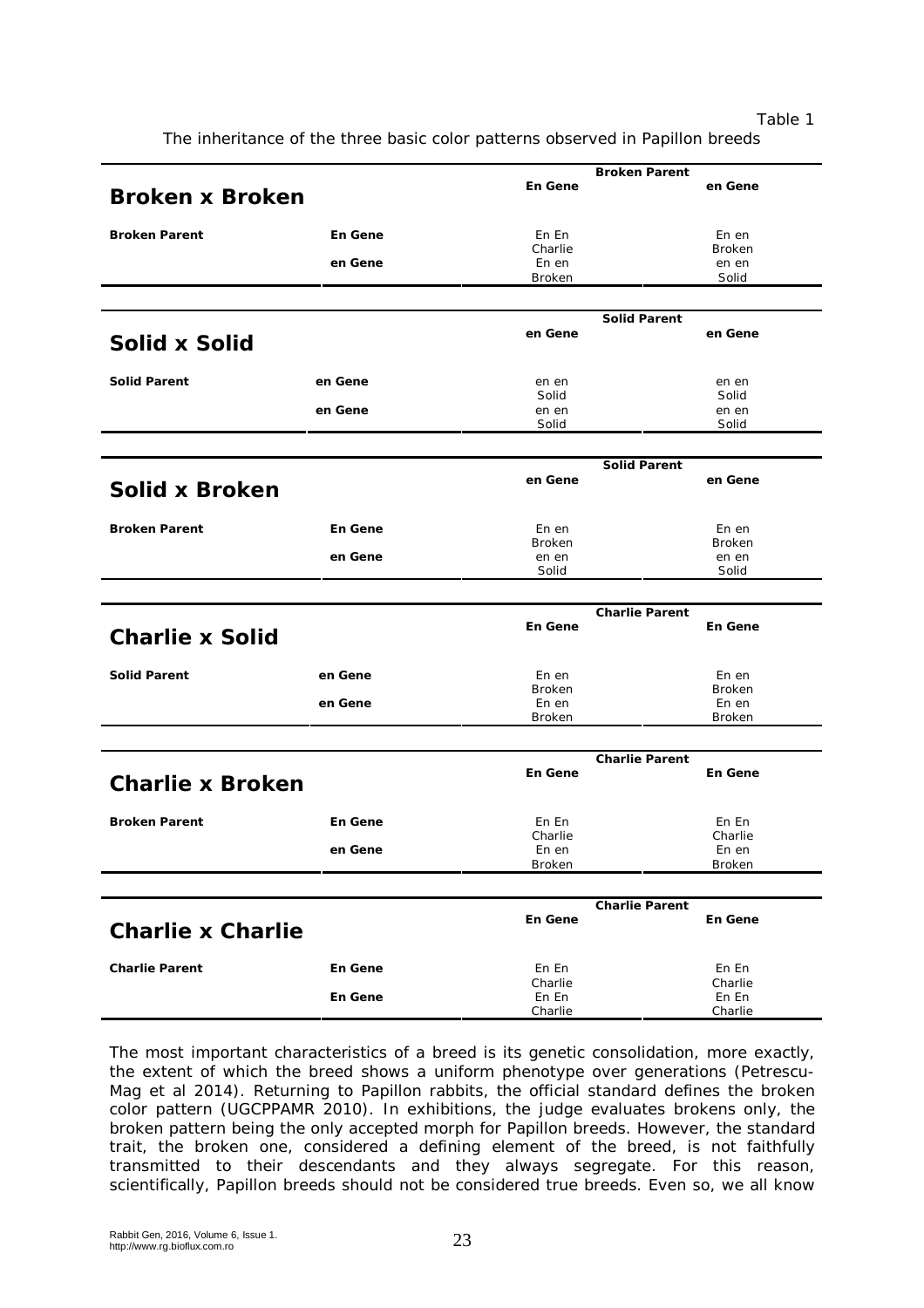that they are officially accepted as breeds and they are among the most popular ones. Why? There are at least two reasons to accept them. 1) Aesthetically, Papillon breeds are among the most beautiful rabbits in the world and they are loved by millions of hobbyists (Figure 6). 2) Genetic variation at the level of one locus, En/en (maybe there are few nucleotides involved in that mutation), is not significant if we compare two huge genomes.



Figure 6. Giant Papillon: black and blue varieties (original).